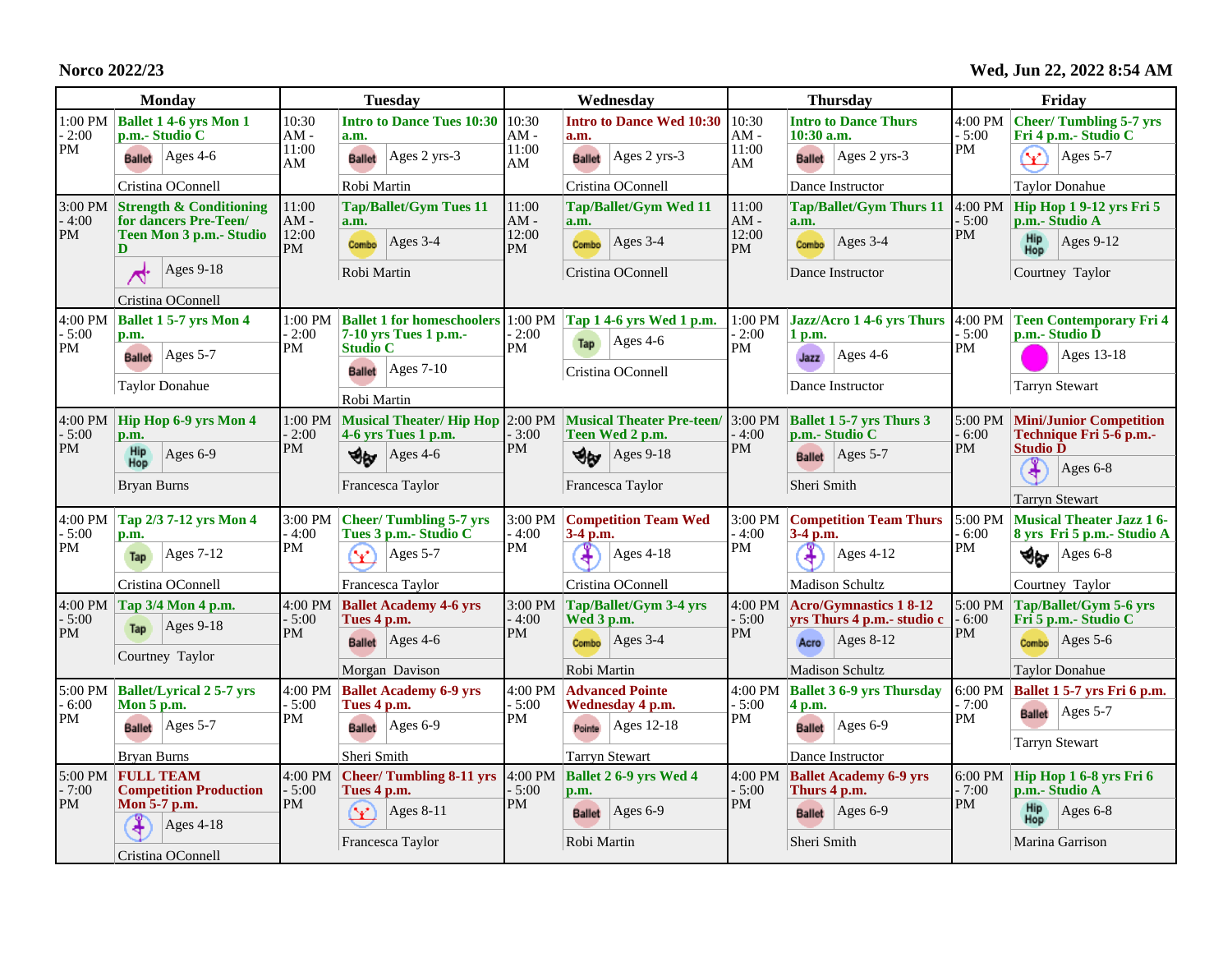| <b>Monday</b>                   |                                                                                         | <b>Tuesday</b>           |                                                                       | Wednesday                |                                                                                    | <b>Thursday</b>                    |                                                                 | Friday                   |                                                |
|---------------------------------|-----------------------------------------------------------------------------------------|--------------------------|-----------------------------------------------------------------------|--------------------------|------------------------------------------------------------------------------------|------------------------------------|-----------------------------------------------------------------|--------------------------|------------------------------------------------|
| $-6:00$<br>PM                   | 5:00 PM Mini Dance Team 6-8 yrs<br><b>Mon 5 p.m.</b>                                    | $-5:00$<br>PM            | 4:00 PM Pre-teen/ Teen Advanced<br><b>Floorwork &amp; Tricks Tues</b> | 4:00 PM<br>$-5:00$<br>PM | Tap 5-7 yrs Wed 4 p.m.-<br><b>Studio B</b>                                         | 4:00 PM<br>$-5:00$<br>PM           | <b>Jazz Turns/Technique</b><br><b>Pre-teen/Teen Thurs 4</b>     | 6:00 PM<br>$-6:30$       | Intro to Dance 2-3 yrs Fri<br>6 p.m.- Studio B |
|                                 | ¥<br>Ages 6-8                                                                           |                          | 4 p.m.<br>Ages 10-18<br>Lyrical                                       |                          | Ages $5-7$<br>Tap                                                                  |                                    | p.m.- Studio A<br>Ages 8-18                                     | PM                       | <b>Ballet</b> Ages 2 yrs-3                     |
|                                 | Courtney Taylor                                                                         |                          |                                                                       |                          | Dance Instructor                                                                   |                                    |                                                                 |                          | Courtney Taylor                                |
|                                 | <b>Bryan Burns</b><br>5:15 PM Petite Dance Team 4-5 yrs 5:00 PM Ballet 4 Pre-teen/ Teen |                          |                                                                       |                          |                                                                                    | Kayloni Wood                       |                                                                 |                          |                                                |
| $-6:00$<br>PM                   | Mon 5:15 p.m.                                                                           | $-6:00$<br>PM            | Tuesday 5 p.m.                                                        | 4:00 PM<br>$-5:00$<br>PM | Tap/Ballet/Gym 4-5 yrs<br>Wed 4 p.m.- studio c                                     | 5:00 PM<br>$-6:00$<br>PM           | $ Acco/Gymnastics 3 10+$<br>yrs Thurs 5 p.m.                    | 6:00 PM<br>$-7:00$<br>PM | Tap/Ballet/Gym 3-4 yrs<br>Fri 6 p.m.- Studio C |
|                                 | Ages $4-5$                                                                              |                          | <b>Ballet</b> Ages 9-18                                               |                          | Ages $4-5$<br>Combo                                                                |                                    | $\text{Ages } 9-18$<br>Acro                                     |                          | $\text{Ages } 3-4$<br>Combo                    |
|                                 | <b>Taylor Donahue</b>                                                                   |                          | Morgan Davison                                                        |                          | <b>Madison Schultz</b>                                                             |                                    | <b>Madison Schultz</b>                                          |                          | <b>Taylor Donahue</b>                          |
| 6:00 PM<br>$-7:00$<br>PM        | <b>Ballet 1 6-9 yrs Mon 6</b><br>p.m.                                                   | $-6:00$<br>$\mathbf{PM}$ | 5:00 PM Floorwork & Tricks 6-10<br>yrs Tues 5 p.m.                    | 5:00 PM<br>$-6:00$<br>PM | Acro/Gymnastics 2 6-9 yrs 5:00 PM<br>Wed 5 p.m.- studio c                          | - 6:00<br>PM                       | Jazz $36-9$ yrs Thurs $5$<br>p.m.                               |                          |                                                |
|                                 | Ages $6-9$<br><b>Ballet</b>                                                             |                          | $\text{Ages } 6-10$<br>Lyrical                                        |                          | $ Ages 6-9$<br>Acro                                                                |                                    | Ages $6-9$<br>Jazz                                              |                          |                                                |
|                                 | <b>Bryan Burns</b>                                                                      |                          | <b>Tarryn Stewart</b>                                                 |                          | <b>Madison Schultz</b>                                                             |                                    | Kayloni Wood                                                    |                          |                                                |
| 6:00 PM<br>$-7:00$<br><b>PM</b> | <b>Junior Dance Team 9-11</b><br>yrs Mon 6 p.m.                                         | 5:00 PM<br>$-6:00$       | <b>Jazz 2 6-10 yrs Tues 5</b><br>p.m.                                 | 5:00 PM<br>$-6:00$<br>PM | <b>Ballet 2 Pre-teen/Teen</b><br>Wed 5 p.m.                                        | 5:00 PM<br>$-6:30$<br>PM           | <b>Petite/Mini Competition</b><br><b>Technique Thurs 5-6:30</b> |                          |                                                |
|                                 | $Ages 9-11$                                                                             | PM                       | $\text{Ages } 6-10$<br>Jazz                                           |                          | <b>Ballet</b> Ages 9-18                                                            |                                    | p.m.<br>$\frac{1}{4}$<br>Ages 4-8                               |                          |                                                |
|                                 | Courtney Taylor                                                                         |                          | Francesca Taylor                                                      |                          | <b>Tarryn Stewart</b>                                                              |                                    | Chrisilla Adrien                                                |                          |                                                |
| 6:00 PM                         | <b>Senior Dance Team 12+</b>                                                            |                          | 5:00 PM   Tap 1 8-11 yrs Tues 5 p.m. 5:00 PM                          |                          | <b>Competition Team Wed</b>                                                        | Tap/Ballet/Gym 3-4 yrs<br>5:00 PM  |                                                                 |                          |                                                |
| - 7:00<br>PM                    | yrs Mon 6 p.m.                                                                          | $-6:00$<br>PM            | $ Ages 8-11$<br>Tap                                                   | - 6:00<br>PM             | 5-6 p.m.                                                                           | - 6:00<br>$\rm PM$                 | Thurs 5 p.m.                                                    |                          |                                                |
|                                 | Ages 12-18                                                                              |                          | <b>Bryan Burns</b>                                                    |                          | <b>Ages 4-18</b>                                                                   |                                    | $ {\rm Ages}$ 3-4<br>Combo                                      |                          |                                                |
|                                 | Cristina OConnell                                                                       |                          |                                                                       |                          | Loren Campbell                                                                     |                                    | <b>Taylor Donahue</b>                                           |                          |                                                |
| 7:00 PM<br>$-8:00$<br><b>PM</b> | <b>Ballet 1 Pre-teen/ Teen</b><br>Mon 7 p.m.                                            | $-7:00$<br>PM            | 6:00 PM   Ballet 5 Pre-teen/Teen<br>Tues 6 p.m.                       | 5:00 PM<br>$-6:00$<br>PM | <b>Musical Theater Jazz 5-8</b><br>yrs Wed 5 p.m.                                  | $6:00 \text{ PM}$<br>$-7:00$<br>PM | Acro/Gymnastics 3 6-9 yrs<br>Thurs 6 p.m.                       |                          |                                                |
|                                 | <b>Ballet</b> Ages 8-18                                                                 |                          | <b>Ballet</b> Ages 9-18                                               |                          | $\text{Ages } 5-8$<br>খ⊮                                                           |                                    | Ages $6-9$<br>Acro                                              |                          |                                                |
|                                 | Dance Instructor                                                                        |                          | Morgan Davison                                                        |                          | Francesca Taylor                                                                   |                                    | Madison Schultz                                                 |                          |                                                |
| 7:00 PM<br>$-8:00$<br>PM        | <b>Hip Hop 1 Pre-teen/Teen</b><br>Mon 7 p.m.- studio b                                  | $-7:00$<br>PM            | $6:00 \text{ PM}$ Hip Hop 1 5-8 yrs Tues 6<br>p.m.                    | 6:00 PM<br>$-7:00$<br>PM | <b>Ballet 3 Pre-teen/ Teen</b><br>Wednesday 6 p.m.                                 | 6:00 PM<br>$-7:00$<br>$\rm PM$     | Jazz $310+$ yrs Thurs $6$<br>p.m.                               |                          |                                                |
|                                 | Hip<br>Ages $9-18$<br>Hop                                                               |                          | Hip<br>Hop<br>$\text{Ages } 5-8$                                      |                          | <b>Ballet</b>   Ages 9-18                                                          |                                    | Ages 10-18<br>Jazz                                              |                          |                                                |
|                                 | Courtney Taylor                                                                         |                          | Francesca Taylor                                                      |                          | <b>Tarryn Stewart</b>                                                              |                                    | Dance Instructor                                                |                          |                                                |
| 7:00 PM<br>$-8:30$              | <b>Junior/Teen Competition</b><br><b>Technique Mon 7-8:30</b>                           | - 7:00<br><b>PM</b>      | 6:00 PM Lyrical/ Contemporary 6-<br>10 yrs Tues 6 p.m.                | 6:00 PM<br>$-7:00$<br>PM | Hip Hop 2 7-12 yrs Wed 6 6:00 PM<br>p.m.                                           | - 7:00                             | Jazz 4/5 Pre-teen/Teen<br>Thurs 6 p.m.                          |                          |                                                |
| <b>PM</b>                       | p.m.                                                                                    |                          | Lyrical $\Big  \text{Ages } 6 \text{-} 10 \Big $                      |                          | $\begin{array}{c c}\n\text{Hip} & \text{Ages } 7-12 \\ \text{Hop} & \n\end{array}$ | <b>PM</b>                          | $\int \frac{1}{2} \text{Jazz}$ Ages 10-18                       |                          |                                                |
|                                 | ¥<br><b>Ages 9-18</b>                                                                   |                          | <b>Tarryn Stewart</b>                                                 |                          | Francesca Taylor                                                                   |                                    | Kayloni Wood                                                    |                          |                                                |
|                                 | Dance Instructor                                                                        |                          |                                                                       |                          |                                                                                    |                                    |                                                                 |                          |                                                |
| 7:00 PM<br>$-8:00$<br>PM        | <b>Pre-Pointe/Beginning</b><br>Pointe Mon 7 p.m.                                        | 6:00 PM<br>$-7:00$<br>PM | Tap/Ballet/Gym 4-5 yrs<br>Tues 6 p.m.                                 | 6:00 PM<br>$-7:00$<br>PM | <b>Intermediate/Advanced</b><br>Aerial work Wed 6-7 p.m.                           | 6:30 PM<br>$-7:00$<br>PM           | <b>Intro to Dance 2-3 yrs</b><br>Thurs 6:30 p.m.                |                          |                                                |
|                                 | Ages $10-18$<br>Pointe                                                                  |                          | $\text{Ages } 4-5$<br>Combo                                           |                          | $ {\rm Ages}$ 8-18<br>Acro                                                         |                                    | <b>Ballet</b> $\left  \right. \right $ Ages 2 yrs-3             |                          |                                                |
|                                 | <b>Bryan Burns</b>                                                                      |                          | Madison Schultz                                                       |                          | Madison Schultz                                                                    |                                    | <b>Taylor Donahue</b>                                           |                          |                                                |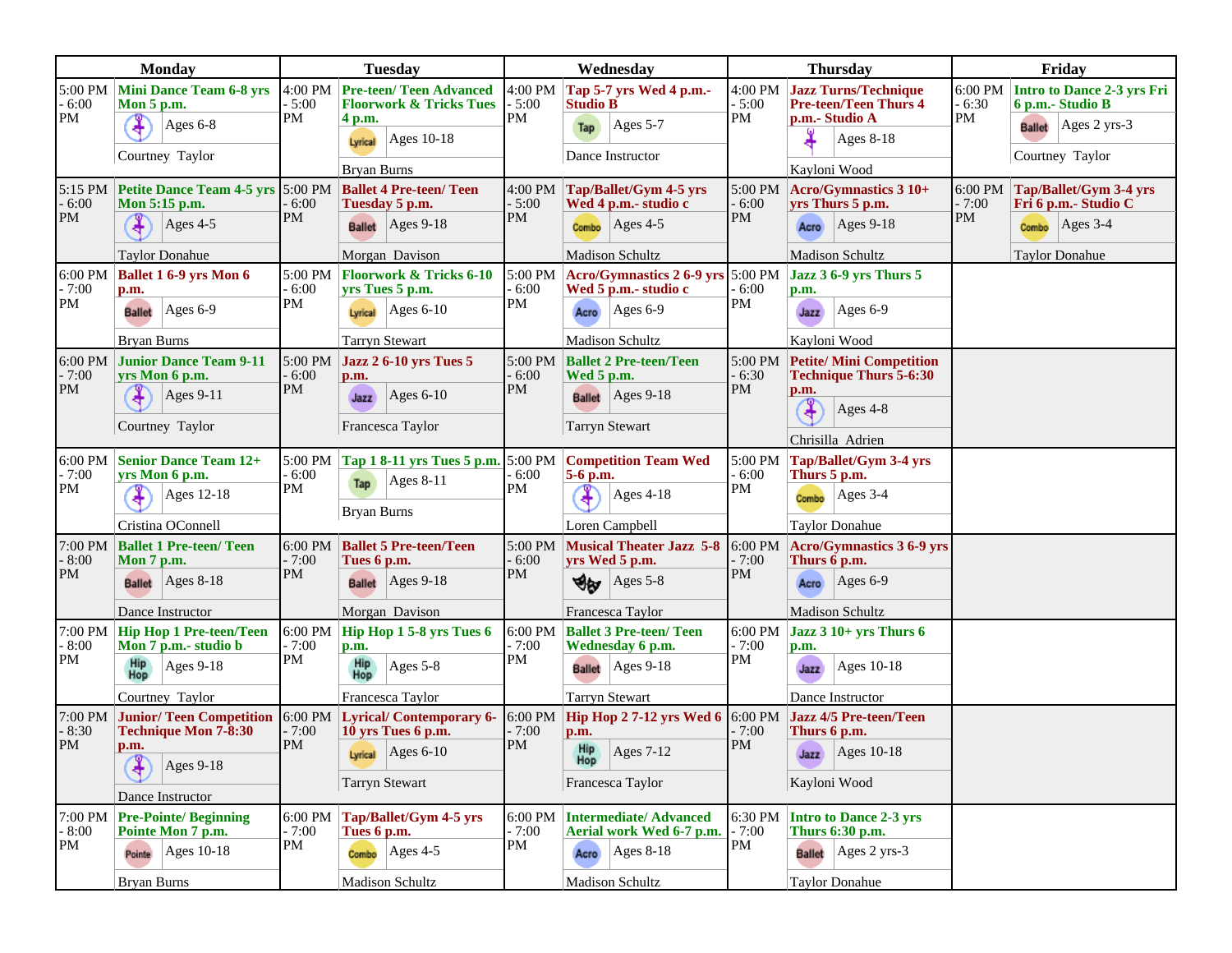| <b>Monday</b> | <b>Tuesday</b>                                                                                                                                     | Wednesday                                                                                                                                             | <b>Thursday</b>                                                                                                                    | Friday |
|---------------|----------------------------------------------------------------------------------------------------------------------------------------------------|-------------------------------------------------------------------------------------------------------------------------------------------------------|------------------------------------------------------------------------------------------------------------------------------------|--------|
|               | 7:00 PM<br><b>Advanced Ballet</b><br><b>Variations Pre-teen/Teen</b><br>$-8:00$<br>PM<br>Tues 7 p.m.<br><b>Ballet</b> Ages 10-18<br>Morgan Davison | 6:00 PM Jazz/Acro 1 4-6 yrs Wed 6 7:00 PM<br>$-7:00$<br>p.m.- Studio A<br>PM<br>Ages 4-6<br>Jazz<br><b>Taylor Donahue</b>                             | Acro/Gymnastics 2 10+<br>$-8:00$<br>yrs Thurs 7 p.m.<br>PM<br>Ages 10-18<br>Jazz<br>Kayloni Wood                                   |        |
|               | 7:00 PM<br><b>Boys only technique Tues</b><br>$-8:00$<br>7 p.m.<br>PM<br>$\text{Ages } 7-18$<br>Jazz<br><b>Bryan Burns</b>                         | $7:00$ PM<br><b>Acro/Gymnastics 17-10</b><br>$-8:00$<br>yrs Wed 7 p.m.<br>PM<br>$ {\rm Ages\ 7-10} $<br>Acro<br><b>Madison Schultz</b>                | 7:00 PM<br><b>Intermediate Pointe</b><br>$-8:30$<br>Thurs 7 p.m.<br>PM<br>$ {\rm Ages} 11-18$<br><b>Ballet</b><br>Chrisilla Adrien |        |
|               | $7:00$ PM<br><b>Hip Hop 4 Pre-teen/Teen</b><br>$-8:00$<br>Tues 7 p.m.<br>PM<br>Hip<br>Hop<br>Ages 9-18<br>Francesca Taylor                         | $7:00 \text{ PM}$<br><b>Competition Team 7-8</b><br>$-8:00$<br>p.m.<br>PM<br>Ages 13-18<br>4<br>Loren Campbell                                        | 7:00 PM<br><b>Teen Broadway Jazz</b><br>$-8:00$<br>Thurs 7 p.m.<br>PM<br>Ages 13-18<br>Jazz<br><b>Madison Schultz</b>              |        |
|               | 7:00 PM   Pre-teen/ Teen<br>$-8:00$<br><b>Contemporary Tues 7</b><br>PM<br>p.m.<br>Ages 10-18<br><b>Madison Schultz</b>                            | 7:00 PM<br><b>Hip Hop 3 Pre-teen/Teen</b><br>$-8:00$<br>Wed 7 p.m.- Studio A<br>PM<br>Hip<br>Hop<br>Ages $9-18$<br>Francesca Taylor                   |                                                                                                                                    |        |
|               |                                                                                                                                                    | $7:00 \text{ PM}$ Pre-Pointe/ Beginning<br>$-8:00$<br>Pointe Wed 7 p.m.- Studio<br>PM<br>B<br>$ {\rm Ages 10-18} $<br>Pointe<br><b>Tarryn Stewart</b> |                                                                                                                                    |        |